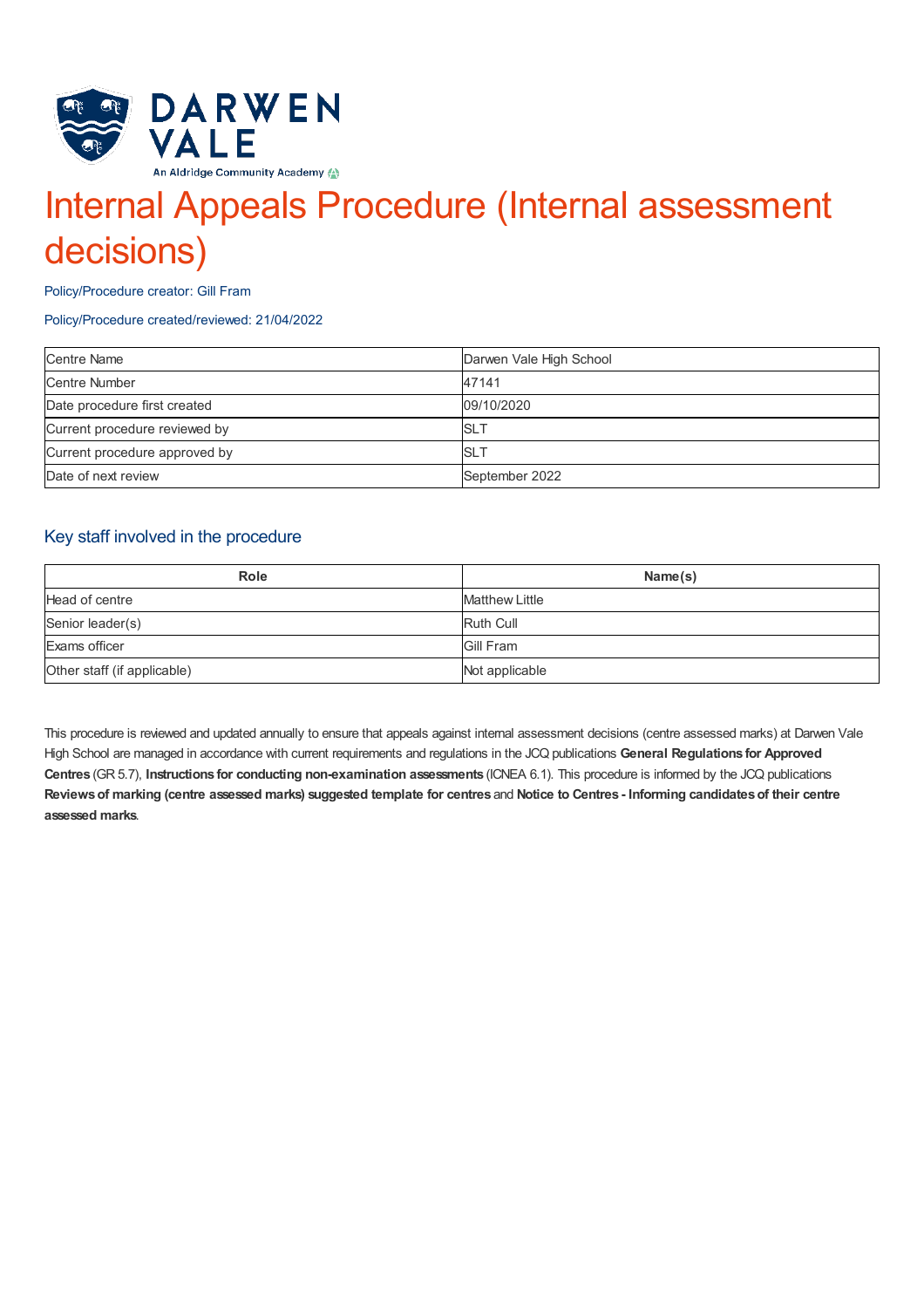# Introduction

Certain qualifications contain components of non-examination assessment (or units of coursework) which are internally assessed (marked) by Darwen Vale High School and internally reviewed/standardised. The marks awarded (the internal assessment decisions) which contribute to the final grade of the qualification are then submitted by the deadline set by the awarding body for external moderation.

The moderation process carried out by the awarding body may result in a mark change, either upwards or downwards, even after an internal review. The internal review process is in place to ensure consistency of marking within the centre, whereas moderation by the awarding body ensures that centre marking is line with national standards. The mark submitted to the awarding body is subject to change and should therefore be considered provisional.

The qualifications delivered at Darwen Vale High School containing components of non-examination assessment/units of coursework are:

**GCSF** OCR Cambridge Nationals BTEC qualifications Eduqas vocational awards

## Purpose of the procedure

The purpose of this procedure is to confirm the arrangements at Darwen Vale High School for dealing with candidate appeals relating to internal assessment decisions.

This procedure ensures compliance with JCQ regulations which state that centres must:

- have in place and be available for inspection purposes, a written internal appeals procedure relating to internal assessment decisions and to ensure that details of this procedure are communicated, made widely available and accessible to all candidates
- before submitting marks to the awarding body inform candidates of their centre assessed marks and allow a candidate to request a review of the centre's marking

### Principles relating to centre assessed marks

The head of centre/senior leader(s) at Darwen Vale High School will ensure that the following principles are in place in relation to marking the work of candidates:

- A commitment to ensuring that whenever teaching staff mark candidates' work, that this is done fairly, consistently and in accordance with the awarding body's specification and subject-specific associated documents
- (updated 2021/22) All centre staff follow a robust Non-examination Assessment Policy (for the management of non-examination assessments). This policy details all procedures relating to non-examination assessments for relevant qualifications delivered in the centre, including the marking and quality assurance/internal standardisation processes which relevant teaching staff are required to follow
- Candidates' work will be marked by staff who have appropriate knowledge, understanding and skill, and who have been trained in this activity
- A commitment to ensuring that work produced by candidates is authenticated in line with the requirements of the awarding body. Where a number of subject teachers are involved in marking candidates' work, internal moderation and standardisation will ensure consistency of marking
- (updated 2021/22) On being informed of their centre assessed mark(s), if candidates believes that the above procedures were not followed in relation to the marking of their work, or that the assessor has not properly applied the marking standards to their marking, then they may make use of the internal appeals procedure below to consider whether to request a review of the centre's marking

Additional centre-specific principles:

Not applicable